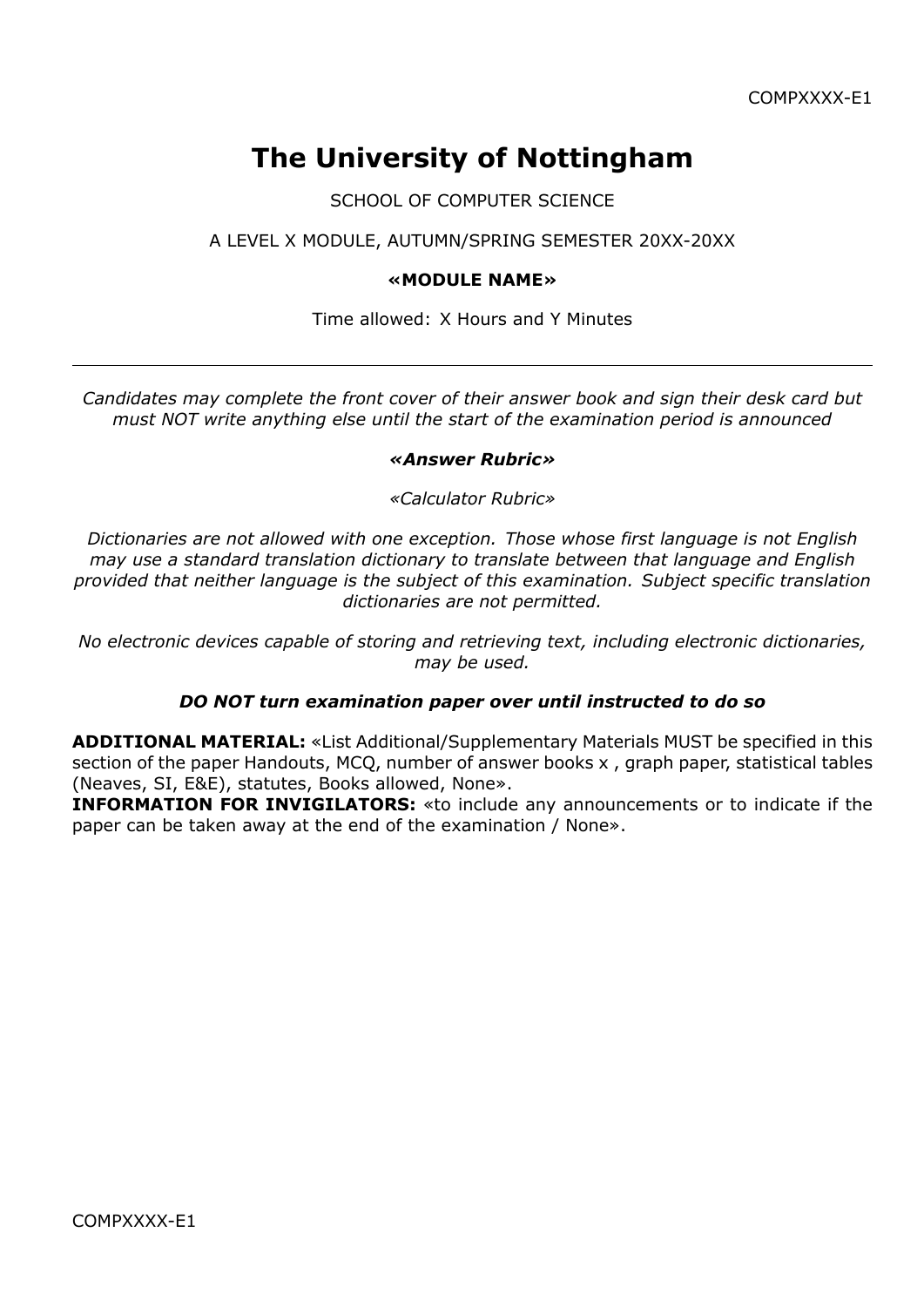SECTION A **EXAMPLE 1 1. Topic 1: «Type\_Topic».0** a. <Type\_Text>  $\lceil < \ > \rangle$  Marks b. <Type\_Text>  $[ < < > >$  Marks] c. <Type\_Text>  $[ < < > >$  Marks] **End of Question 1: Total < < > > marks EXAMPLE 2** Question 1: <Type\_Topic>. <Type\_Text> [**overall «» marks**] a. <Type\_Text>  $\lceil < \ > \rangle$  Marks b. <Type\_Text>  $[ < < > >$  Marks] c. <Type\_Text>  $[ < < > >$  Marks] **Question 2:** <Type\_Topic>**.** <Type\_Text> [**overall < < > > marks**] **Either** (a) <Type\_Text>  $\left[ < < \right.$ **Or** (b) <Type\_Text>  $[ < < > >$  Marks] **Question 3:** <Type\_Topic>**.** <Type\_Text> [**overall < < > > marks**] **Question 4:** <Type\_Topic>**.** <Type\_Text> [**overall < < > > marks**]

COMPXXXX-E1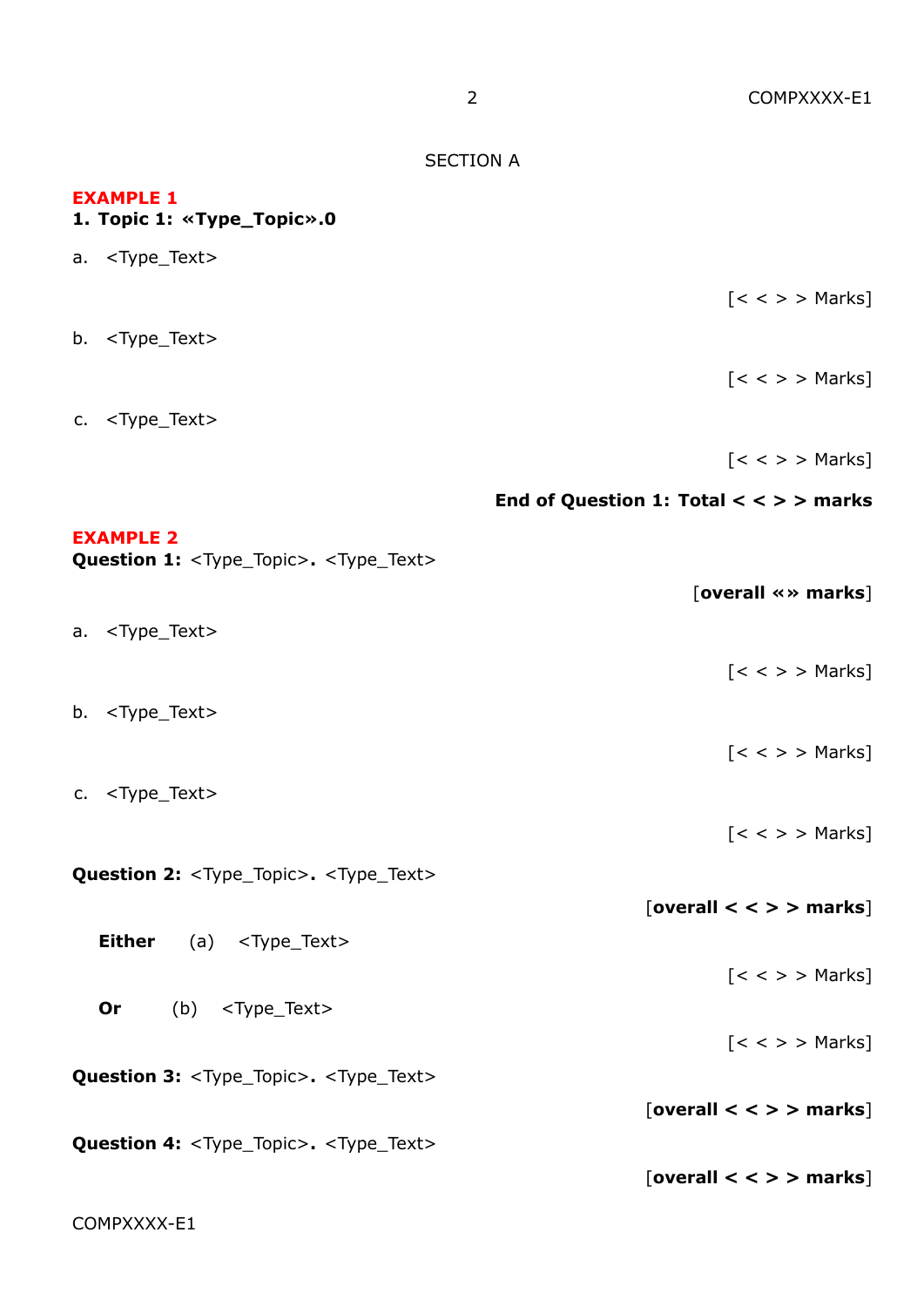#### SECTION B

|                                                                                                                                                                                                                                | <b>Question 5:</b> <type_topic>. Answer <b>two</b> parts of this question, each carry &lt; <math>\lt</math> &gt; marks.</type_topic> |
|--------------------------------------------------------------------------------------------------------------------------------------------------------------------------------------------------------------------------------|--------------------------------------------------------------------------------------------------------------------------------------|
|                                                                                                                                                                                                                                | [overall $\lt$ $\lt$ $>$ $>$ marks]                                                                                                  |
| (a) $lt; Type_Text$ (e) $lt; Type_Text$<br>(b) $<$ Type_Text> $(f)$ $<$ Type_Text><br>$(c)$ <type_text> <math>(g)</math> <type_text><br/>(d) <math>lt; Type_Text</math> (h) <math>lt; Type_Text</math></type_text></type_text> |                                                                                                                                      |
| Question 6: <type_topic>. <type_text></type_text></type_topic>                                                                                                                                                                 |                                                                                                                                      |
| 1. <type_text></type_text>                                                                                                                                                                                                     |                                                                                                                                      |
|                                                                                                                                                                                                                                | $[<\rangle$ > Marks]                                                                                                                 |
| 2. <type_text></type_text>                                                                                                                                                                                                     |                                                                                                                                      |
|                                                                                                                                                                                                                                | $[<\rangle$ > $>$ Marks]                                                                                                             |
| 3. <type_text></type_text>                                                                                                                                                                                                     |                                                                                                                                      |
|                                                                                                                                                                                                                                | $[<\rangle$ > $>$ Marks]                                                                                                             |
|                                                                                                                                                                                                                                | [overall $\lt$ $\lt$ $>$ $>$ marks]                                                                                                  |
| <b>Question 7: <type_topic>. <type_text></type_text></type_topic></b>                                                                                                                                                          |                                                                                                                                      |
|                                                                                                                                                                                                                                | [overall $\lt$ $\lt$ $>$ $>$ marks]                                                                                                  |
| <b>Question 8: <type_topic>. <type_text></type_text></type_topic></b>                                                                                                                                                          |                                                                                                                                      |
|                                                                                                                                                                                                                                | [overall $\lt$ $\lt$ > $>$ marks]                                                                                                    |
| <b>Question 9: <type_topic>. <type_text></type_text></type_topic></b>                                                                                                                                                          |                                                                                                                                      |
|                                                                                                                                                                                                                                | [overall $\lt$ $\lt$ $>$ $>$ marks]                                                                                                  |
| Question 10: <type_topic>. <type_text></type_text></type_topic>                                                                                                                                                                | [overall $\lt$ $\lt$ $>$ $>$ marks]                                                                                                  |
|                                                                                                                                                                                                                                |                                                                                                                                      |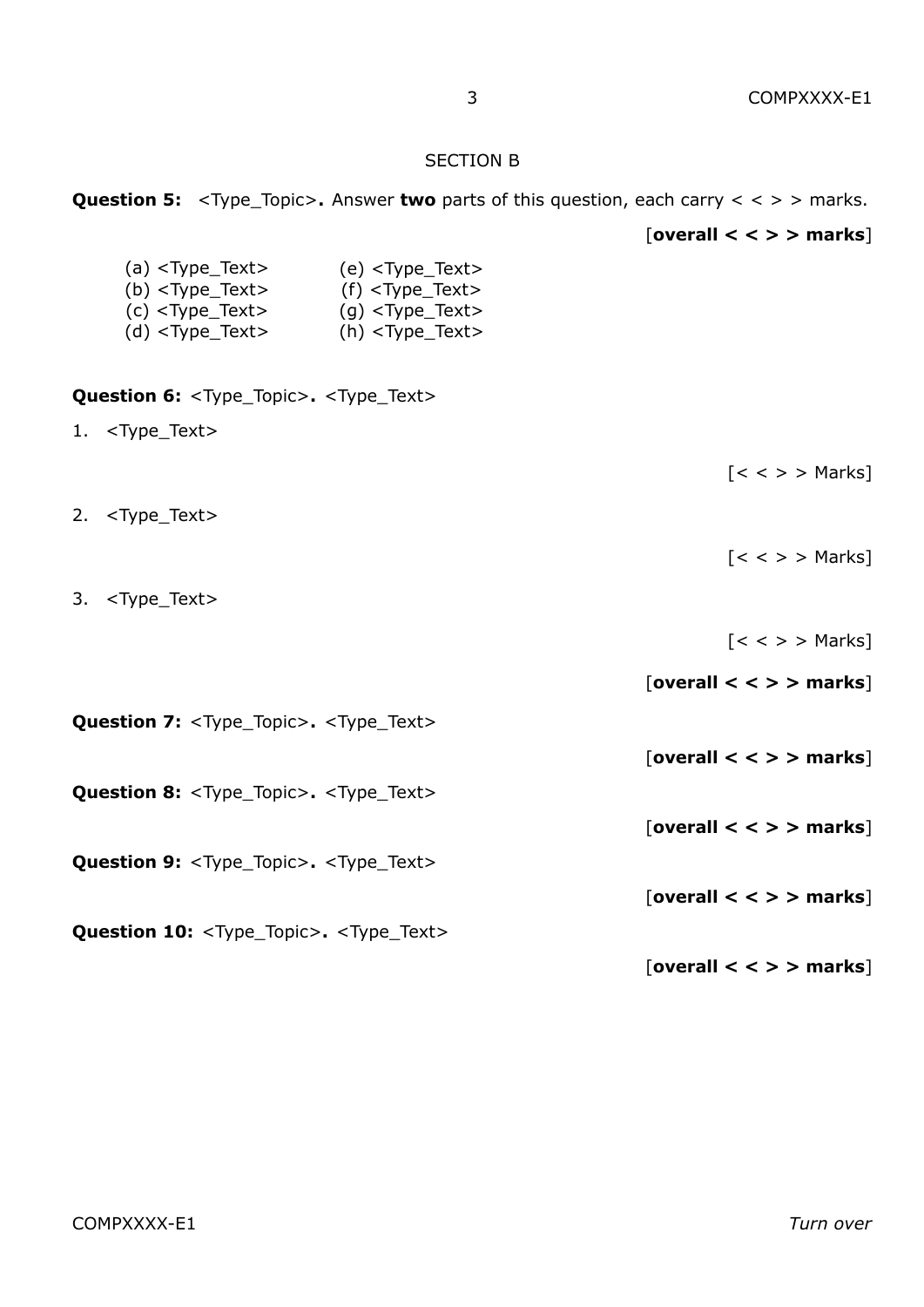# The following pages contain more examples about the formatting and provide a domain specific template for computer science.

### SECTION A

### **Question 1:**

[**overall XX marks**]

Answer to the following question with graphics

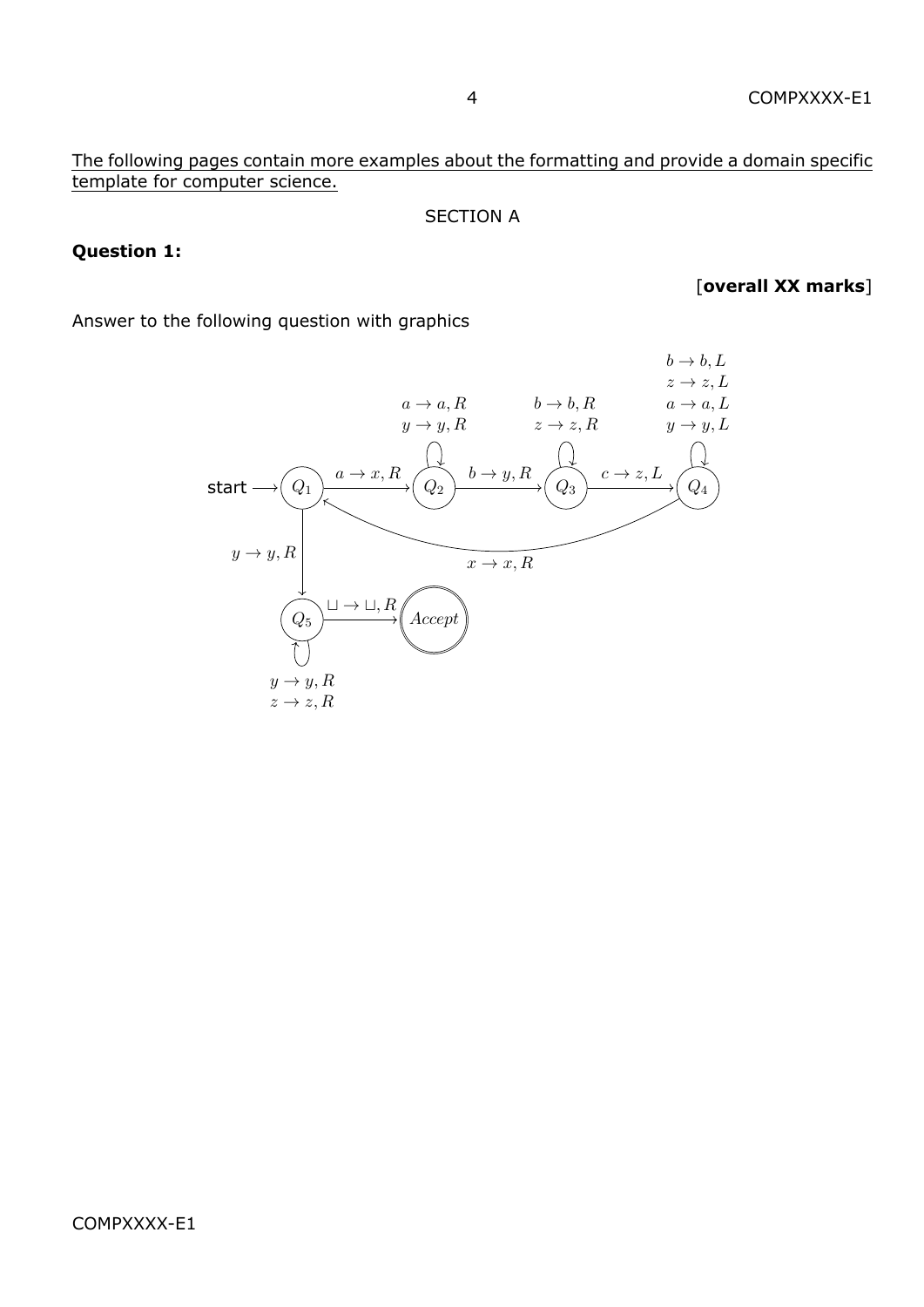# **Question 2:**

## [**overall XX marks**]

Answer the following question involving the following graphics and divided into sub-questions.



1. this is one question with inline equations  $\sum_{j=1}^n x_j \log(x_j)$ 

[X Marks]

2. this is one question with equations

$$
\mathbf{y} \iff \mathbf{A}\mathbf{x} \equiv \begin{cases} y_1 = a_{11}x_1 + a_{12}x_2 + \dots + a_{1n}x_n \\ a_{21}x_1 + a_{22}x_2 + \dots + a_{2n}x_n \\ \dots \\ a_{n1}x_1 + a_{n2}x_2 + \dots + a_{nn}x_n \end{cases}
$$

[X Marks]

3. this is a question about a Table

$$
\delta \colon \begin{array}{c|c} & 0 & 1 \\ \hline A & A & A, B \\ B & C & C \\ C & \emptyset & \emptyset. \end{array}
$$

[X Marks]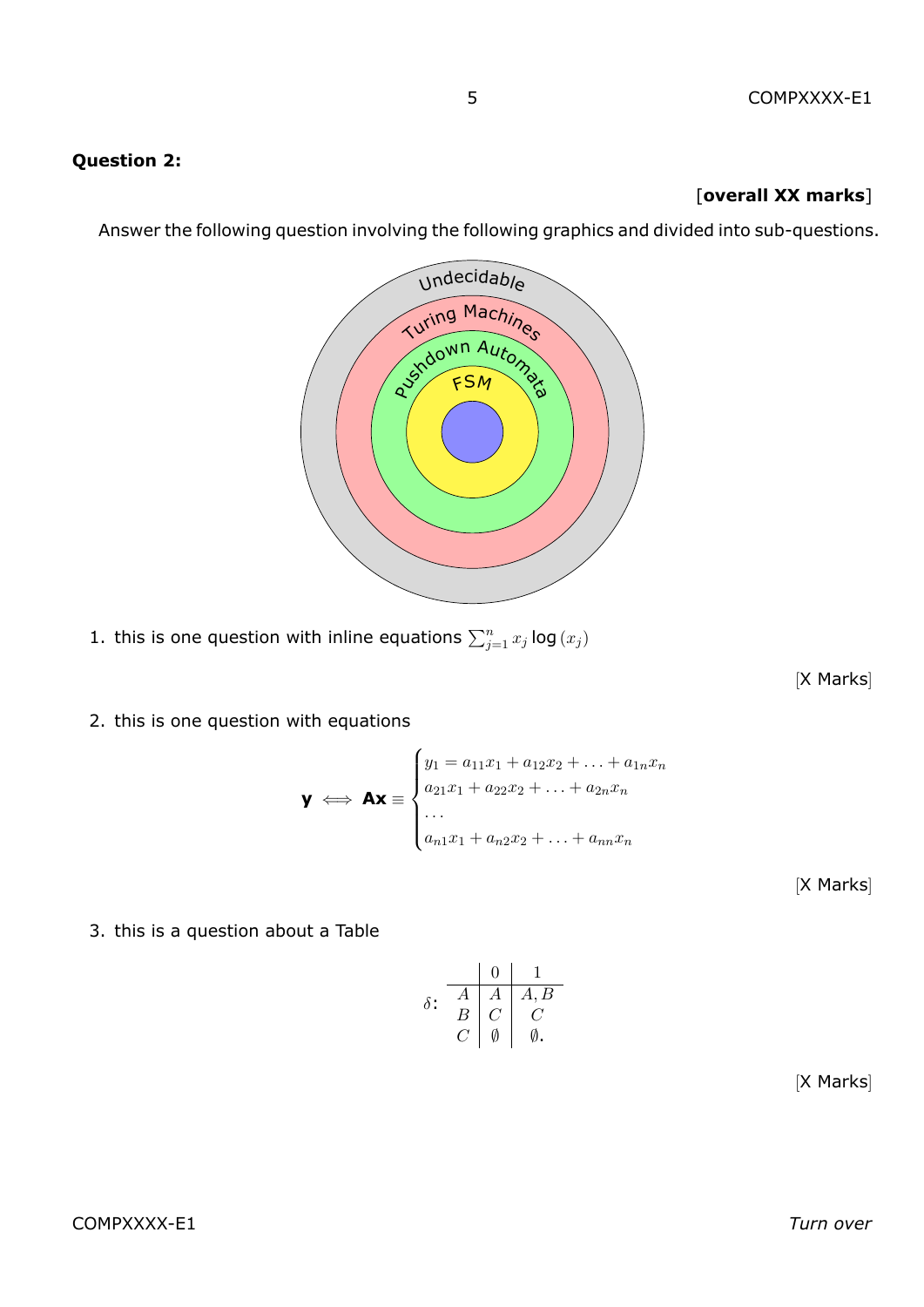#### SECTION B

#### **Question 3:**

[**overall 20 marks**]

This is a question about pseudocodes

#### **Algorithm 1** General Differential Evolution Framework

- 1: Generate an initial population of  $N_p$  individuals
- 2: Evaluate fitness of each solution in population  $N_p$
- 3: **while** termination condition is not met **do**
- 4: **for** each **x i** in *N p* **do**
- 5: Generate provisional offspring **x off***′* by mutation
- 6: Generate offspring **x off** by crossover
- 7: Evaluate fitness of **x off**
- 8: Make a note whether **x <sup>i</sup>** or **x off** has a better performance
- 9: **end for**
- 10: **for** each  $x^i$  in  $N_p$  do
- 11: Perform all the replacements by choosing the best between parent offspring
- 12: **end for**

#### 13: **end while**